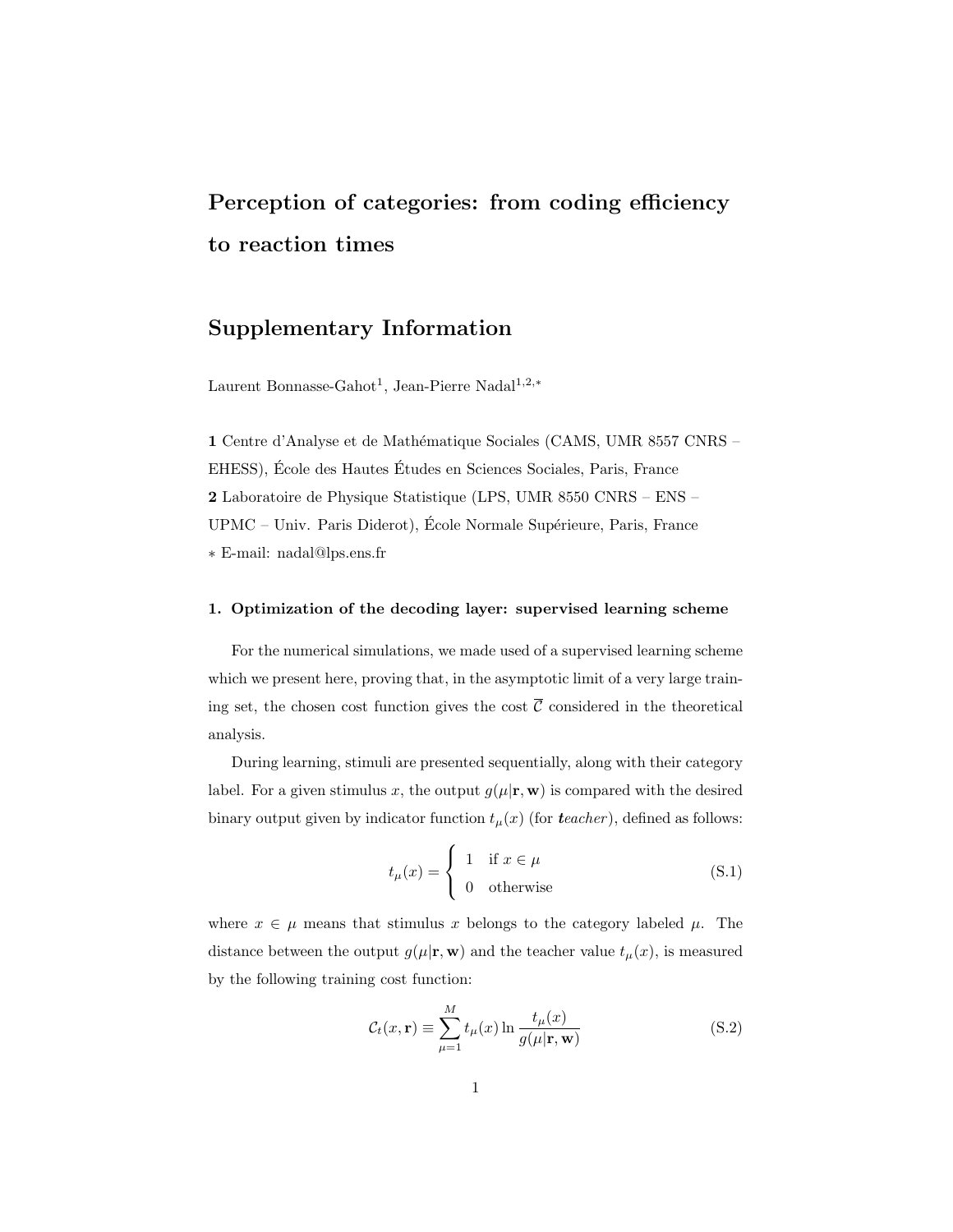Its average over all the realizations of the neural activity r is given by:

$$
\mathcal{C}_t(x) = \int d^N \mathbf{r} P(\mathbf{r}|x) \sum_{\mu=1}^M t_\mu(x) \ln \frac{t_\mu(x)}{g(\mu|\mathbf{r}, \mathbf{w})}
$$
(S.3)

Let us now show that a large number of stimulus presentations during the learning phase leads to estimate posterior probabilities (in a way similar to the one presented in Duda et al., 2001).

After *n* stimulus presentations, the mean cost function becomes:

$$
\frac{1}{n}\sum_{x} \mathcal{C}_t(x) = \frac{1}{n} \int d^N \mathbf{r} \sum_{x} P(\mathbf{r}|x) \sum_{\mu} t_{\mu}(x) \ln \frac{t_{\mu}(x)}{g(\mu|\mathbf{r}, \mathbf{w})}
$$
(S.4)

$$
= -\frac{1}{n} \int d^N \mathbf{r} \sum_{\mu} \sum_{x \in \mu} P(\mathbf{r}|x) \ln g(\mu|\mathbf{r}, \mathbf{w})
$$
 (S.5)

$$
= -\sum_{\mu} \int d^N \mathbf{r} \frac{n_{\mu}}{n} \frac{1}{n_{\mu}} \sum_{x \in \mu} P(\mathbf{r}|x) \ln g(\mu|\mathbf{r}, \mathbf{w}) \qquad (S.6)
$$

where  $n_{\mu}$  is the number of stimuli labeled  $\mu$  among the n stimuli that were presented to the network.

For a very large number of stimuli, the mean cost  $\overline{C_t}$  then writes:

$$
\overline{\mathcal{C}_t} \equiv \lim_{n \to \infty} \frac{1}{n} \sum_x \mathcal{C}_t(x) = -\sum_{\mu} \int d^N \mathbf{r} \, q_{\mu} \int dx \, P(x|\mu) P(\mathbf{r}|x) \ln g(\mu|\mathbf{r}, \mathbf{w}) \tag{S.7}
$$

hence, given that  $\int dx P(x|\mu)P(\mathbf{r}|x) = P(\mathbf{r}|\mu)$ , and that, according to Bayes rules  $q_{\mu}P(\mathbf{r}|\mu) = P(\mathbf{r})P(\mu|\mathbf{r})$ , we get

$$
\overline{\mathcal{C}_t} = -\int d^N \mathbf{r} \, P(\mathbf{r}) \sum_{\mu} P(\mu | \mathbf{r}) \ln g(\mu | \mathbf{r}, \mathbf{w}) \tag{S.8}
$$

This is the same as  $\overline{\mathcal{C}}$  except for a constant additive term (the entropy  $\mathcal{H}(\mu|x)$ ), implying that minimization of the cost leads to estimate the posterior probabilities, as desired.

In the numerical illustrations, learning is done through a gradient descent algorithm (Rumelhart et al., 1986) aiming at minimizing the cost function (S.2), with the presentation to the network of 30000 stimuli along with their category label.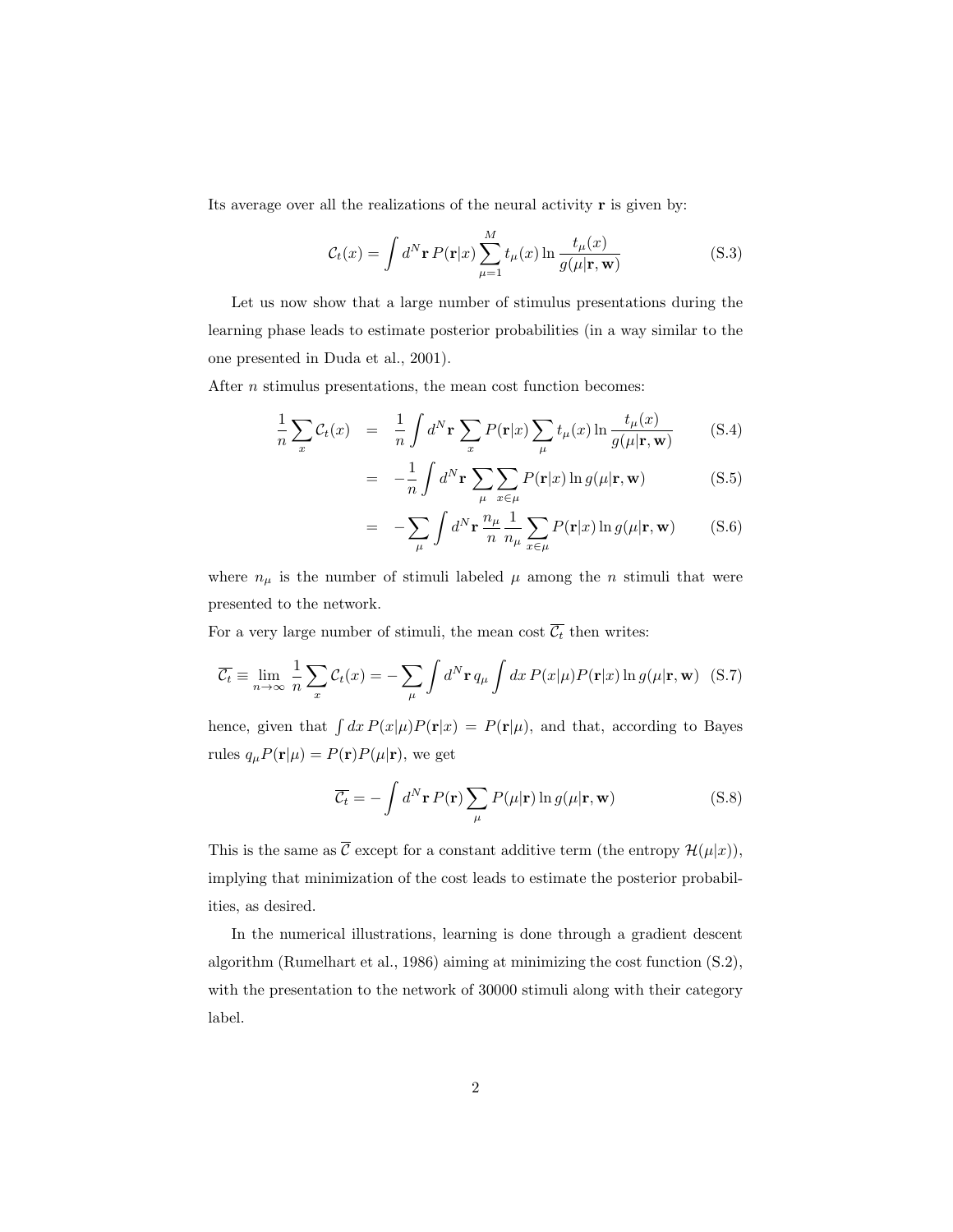#### 2. Test on two categories: numerical details

In the numerical test of the ability of the decoding layer to achieve efficient decoding, Section 3.1.2, we assume the two categories to be equiprobable, and each one characterized by a Gaussian distribution, centered at  $x^{\mu_1} = -2$  and  $x^{\mu_2} = 2$ , with a width  $a^{\mu_1} = a^{\mu_2} = 1.5$ . These numbers are arbitrary and chosen for illustrative purpose only. We consider a neuronal population with  $N = 14$ coding cells. The activity  $r_i$  of each neuron is given by a Poisson statistics with mean firing rate  $f_i(x)$ , corresponding to a bell-shaped tuning curve:

$$
f_i(x) = f_{\min} + (f_{\max} - f_{\min}) \exp\left(-\frac{(x - x_i)^2}{2a_i^2}\right)
$$
 (S.9)

The preferred stimuli of the cells are equidistributed over the domain  $[-6, 6]$ . The width and the minimal and maximal values of the tuning curves are the same for all the neurons  $a_i = 1.38$ ,  $f_{\min} = 0.001$  and  $f_{\max} = 5$ ).

#### 3. Temporal evolution of the output of the network

This section presents a qualitative comparison of the temporal evolution of the decision in our model and as found in the experimental data of McMurray and Spivey (2000). In this experiment, subjects are presented with a continuum of 9 stimuli, ranging from category /ba/ to category /pa/, and whose voice onset time (VOT) values vary from  $x_1 = -50$  ms to  $x_9 = 60$  ms. The task is to identify the category by clicking the corresponding button on a screen. Using an eye-tracking method, this behavioral study measures the time spent by subjects looking at the two buttons after hearing a given stimulus. Here we can consider the VOT as the relevant  $x$ -space.

This simulation makes use of the two category model of the previous section, with a rescaling of the parameters chosen to corresponds to this specific experiment. Here one unit of the  $x$  space in the simulation corresponds to a difference in VOT of 13.75ms (the spacing between two consecutive stimuli), with the categories centered at  $x^{\mu_1} = -22.5$ ms and  $x^{\mu_2} = 32.5$ ms, and a width  $a^{\mu_1} = a^{\mu_2} \sim 20.6$ ms. The stimulus domain corresponds to VOTs in the range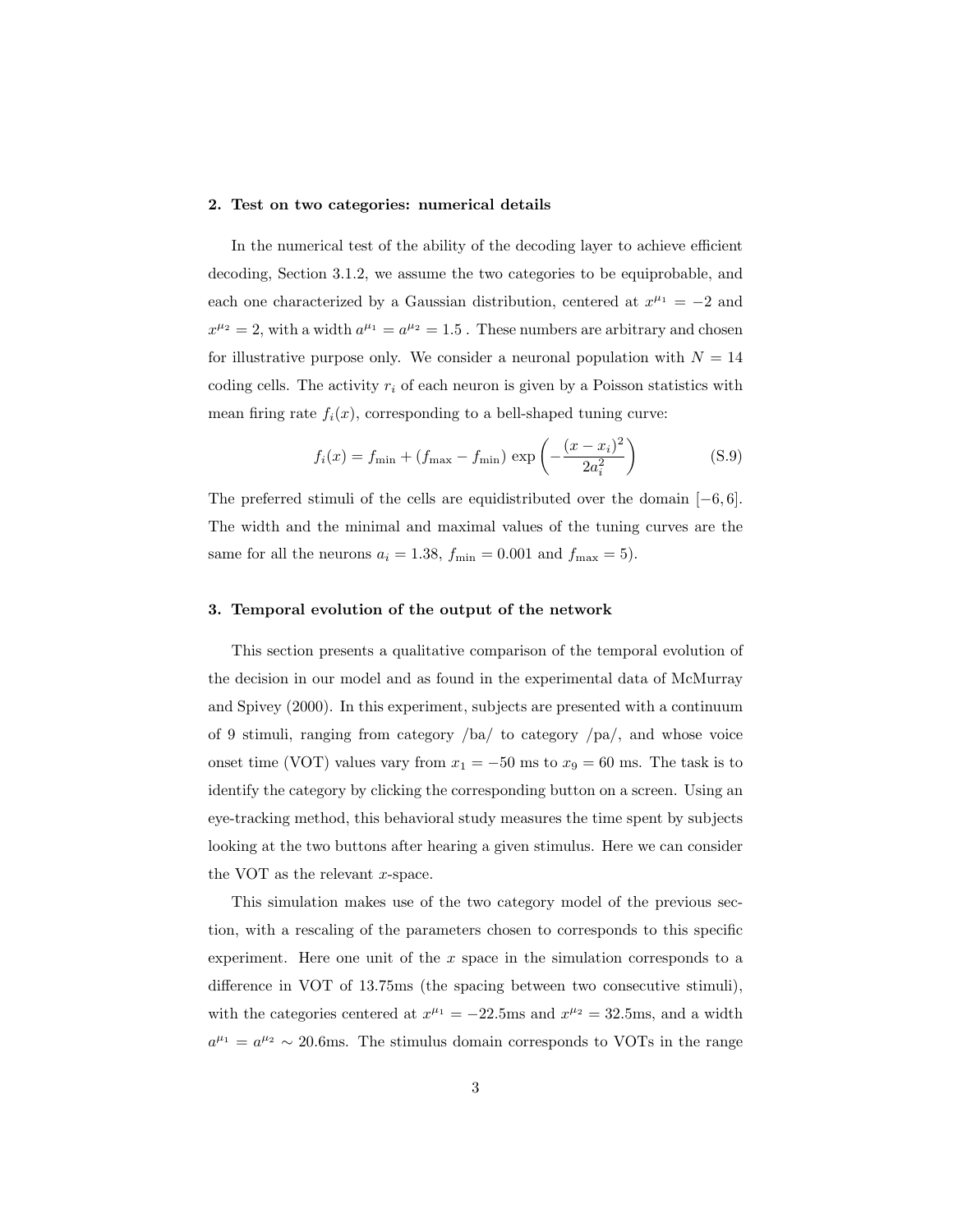[−77.5ms, 87.5ms].

The temporal evolution of the output of the network reflects the accumulation of the categorical information extracted from the neuronal activity. The learning phase was performed on a time window  $[0, \tau_a]$  so that  $\tau_a f_{\text{max}}$  represents the mean number of spikes emitted by cell i during this time interval when the stimulus corresponds to its preferred stimulus. One can then look at the output  $g(\mu|\mathbf{r}, \mathbf{w})$  for different values of  $\tau \in [0, \tau_a]$ . Averaging over different realizations of this activity (1000 realizations in this numerical example), we finally get an estimate of the average value taken by the output  $q(\mu|\mathbf{r}, \mathbf{w})$  for each interval  $[0, \tau]$ . Figure 1 (Left) shows the temporal evolution of the mean values of the output  $g(\mu|\mathbf{r}, \mathbf{w})$  for different stimuli along the continuum  $x_1 = -50$ ms, ...,  $x_9 = 60$ ms (the curves getting redder and darker as  $\tau$  increases). For comparison, Figure 1 (Right) shows the results from the above-mentioned experimental study of McMurray and Spivey (2000): one sees a gradual increase of categorical information, characterized by a sigmoid that expands over time, in qualitative compliance with our model.

#### 4. Reaction times: numerical illustration

This numerical example involves two equiprobable Gaussian categories, centered in  $x^{\mu_1} = -3$  and  $x^{\mu_1} = 3$ , with standard deviation  $a^{\mu_1} = a^{\mu_2} = 1.5$ . The neuronal population (coding layer) is made of  $N = 10$  cells, with bell-shaped tuning curves (Eq.  $(S.9)$ ). The preferred stimuli  $x_i$  of the neurons are initially equidistributed along the domain [−6, 6]. Before learning, each tuning curve has the same width  $(a_i = 2)$ . Minimal and maximal values of the firing rates are respectively set to  $f_{\text{min}} = 0.001$  and  $f_{\text{max}} = 5$ .

During the learning phase, 100000 stimuli are presented to the network, and both the weights w and the parameters of tuning curves (width and location) are optimized. The time window  $\tau_a$  used during learning is equal to 1.

After learning, we look at the response of the network following the presenta-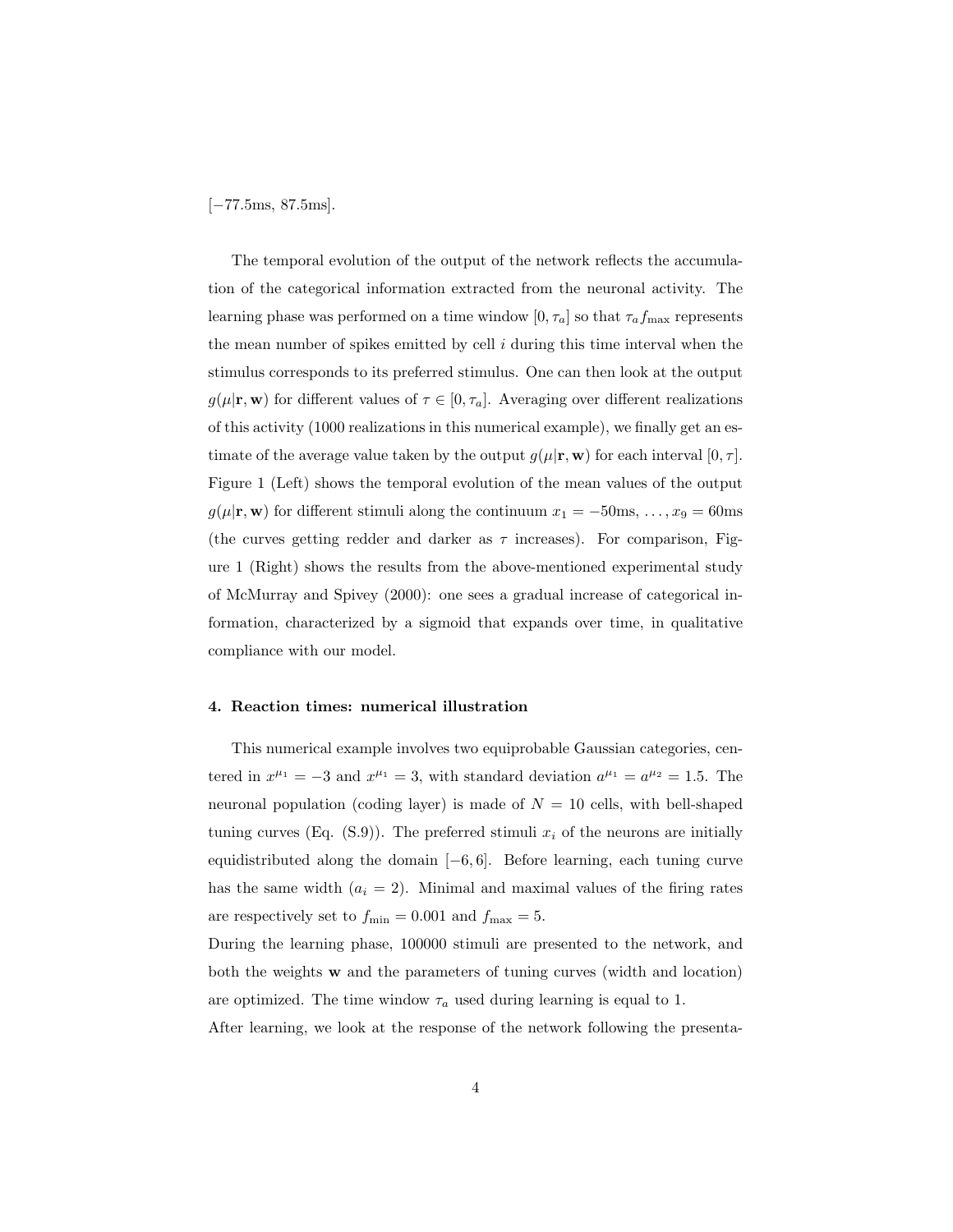

Figure 1: Qualitative comparison of the temporal evolution of the decision between the model and as found in experimental data. (Left) Averaged temporal evolution of  $g(\mu = 2|\mathbf{r}, \mathbf{w})$  along the continuum  $x_1, \ldots, x_9$ . The increase in the length of the time window  $[0, \tau]$  is indicated by a color gradient ranging from orange to dark red. (Right) Evolution of the proportion of looking time to the category /pa/ vs the category /ba/ for different stimuli whose voice onset time (VOT) values vary from  $x_1 = -50$  ms to  $x_9 = 60$  ms (data extracted from McMurray and Spivey, 2000)

tion of a stimulus, according to the diffusion model presented in section 2.2.3. The simulation of this diffusion process is done as follows. We first generate a Poisson process by dividing the time interval  $[0, 3\tau_a]$  into 3000 bins. For a neuron *i*, each interval, of width  $d\tau = \tau_a/1000$ , receives a spike according to a Bernoulli law of parameter  $f_i^0(x) d\tau$  ( $d\tau$  being small, we thus get a Poisson process associated with each neuron). We then compute the temporal evolution of the output  $\alpha_{\tau}$  as well as the time  $\tau_d$  for which this quantity reaches one of the two bounds for the first time. In this numerical example, the bound  $\gamma$  is set equal to 0.3. For each stimulus x, this process is run 10000 times, which makes it possible to have an estimate of the mean reaction time  $\overline{\tau_d}(x)$ . In the end, this operation is done for 20 stimuli equidistributed along a continuum ranging from −4 to 4.

Following learning, the behavior of the neural population, with respect to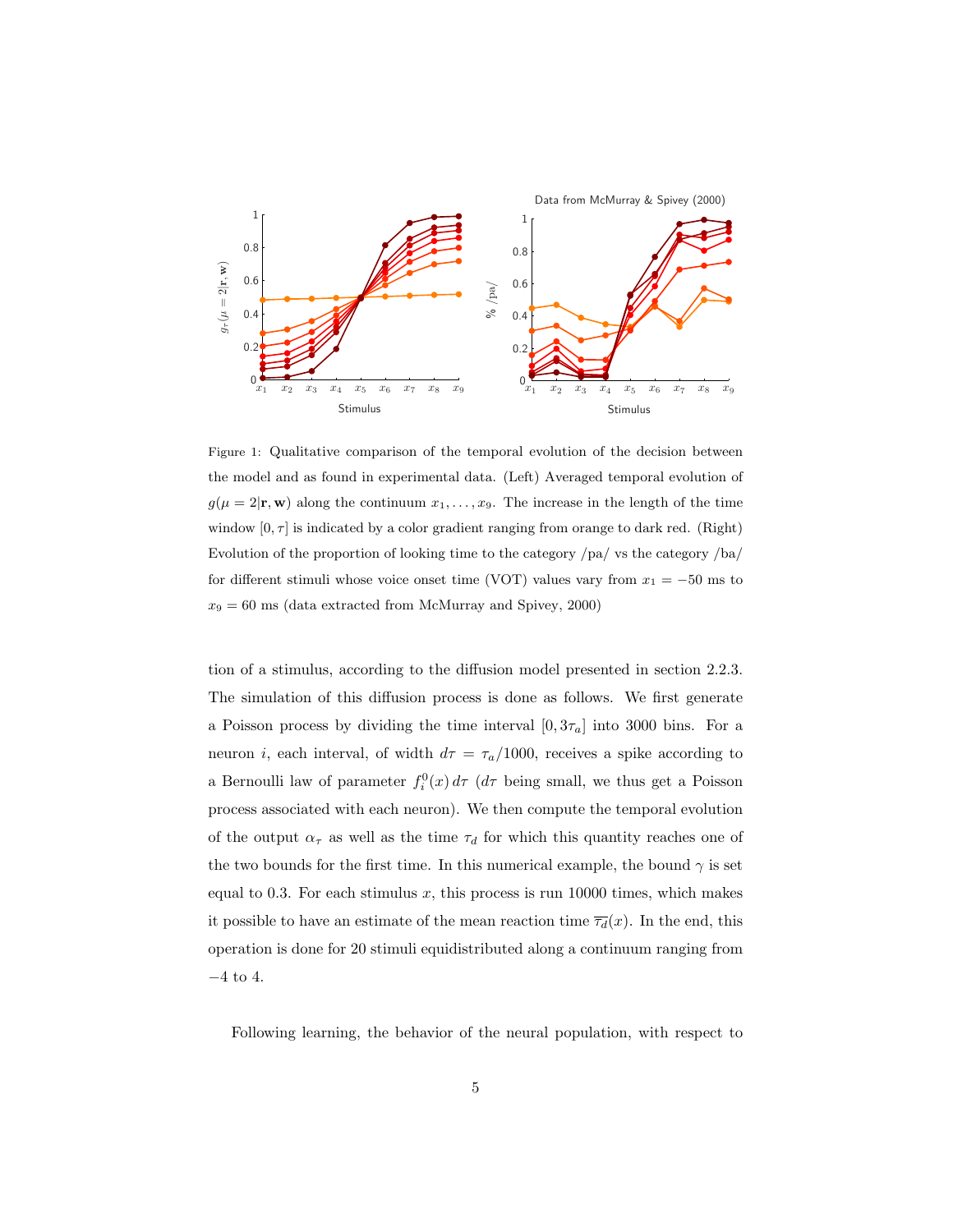discrimination sensitivity and reaction times, qualitatively reproduces a classic situation of categorical perception, as summarized in Figure 2. Identification curves are characterized by an S-shape; mean reaction times are longer at the boundary between categories than within category (see e.g. Pisoni and Tash, 1974; Studdert-Kennedy et al., 1963); discrimination accuracy (as quantified by Fisher information  $F_{\text{code}}^0(x)$  is higher at the boundary between categories than within (e.g. Liberman et al., 1957; Repp, 1984; Bornstein and Korda, 1984; Goldstone, 1994; Kuhl and Padden, 1983), which captures the so-called categorical perception phenomenon.

Figure 3 (Left) compares the mean reaction times obtained in the numerical simulation with the ones predicted from formula (3.28) and (B.3).We can first emphasize the remarkable correspondence (up to a scaling factor) between the simulated data and the data predicted by our equation, despite the fact that there is only 10 cells in the coding layer. Using parameters of the linear regression extracted from Fig. 3, we can then reconstruct the mean reaction time for the whole continuum. This reconstructed mean reaction time is shown on Figure 3 (Right, red line), together with the values obtained in the simulation (open circles). Here again, one can note the remarkable correspondence between the simulated and predicted values. Note though that the values given by our formula (see the x-axis in Fig. 3 (Left)) are smaller than the true values, hence the need in each case of rescaling the data in order to reconstruct the simulated reaction times. We attribute this bias to finite size and discretization effects.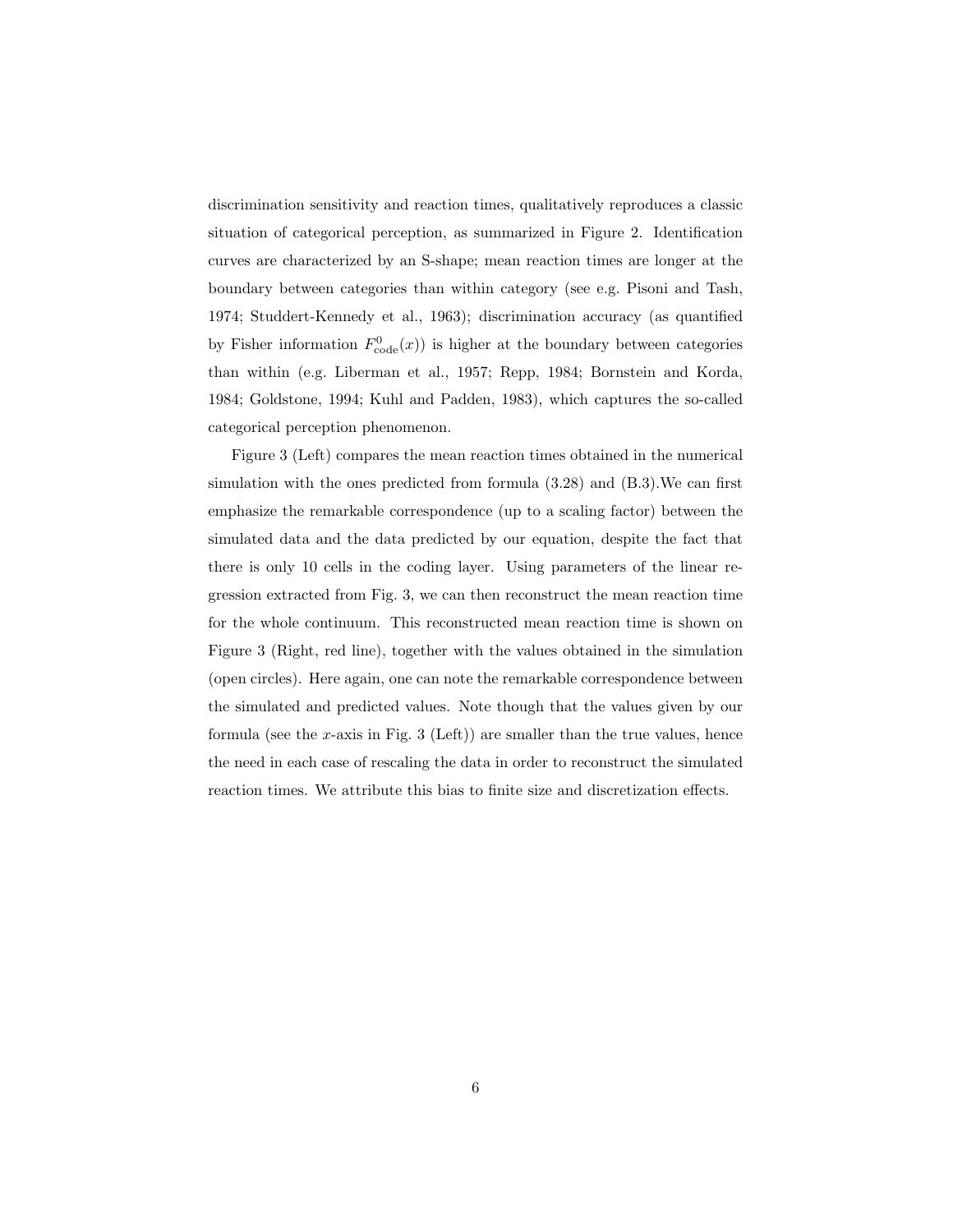

Figure 2: Perceptual consequences of category learning: results of the numerical simulation. (A) Mean identification function. (B) Mean reaction times. (C) Fisher information rate of the neuronal population (measure of perceptual sensitivity). These results qualitatively reproduce a classic situation of category learning, in particular in the case of phonemic perception (see e.g. Pisoni and Tash, 1974, Fig. 3). Identification curves are characterized by an S-shape; mean reaction times are longer at the boundary between categories than within category; discrimination accuracy (as quantified by Fisher information  $F_{\text{code}}^{0}(x)$  is higher at the boundary between categories than within, ie the neural population exhibits categorical perception.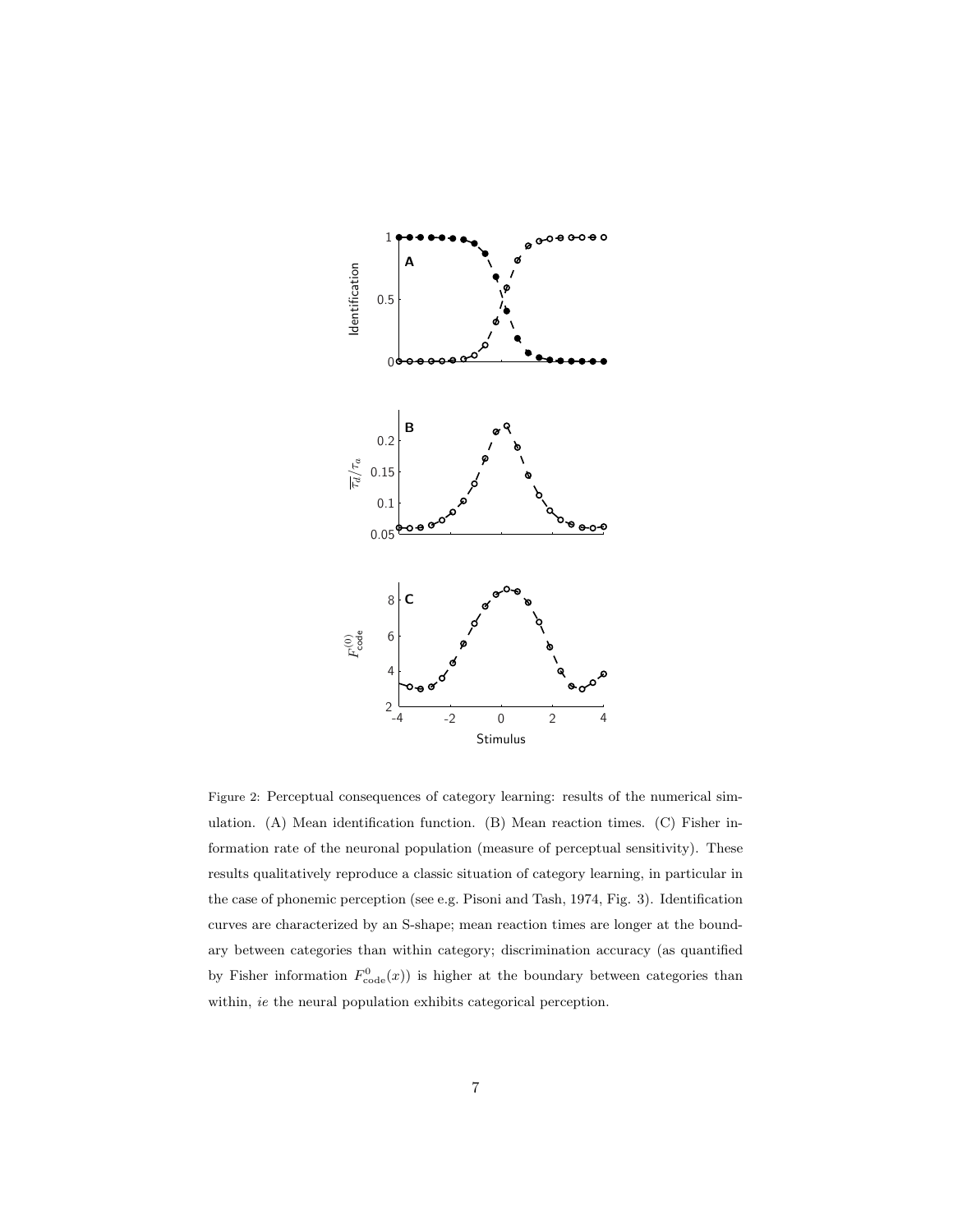

Figure 3: Reaction times: comparison between simulated data and theoretical prediction. (Left) Mean reaction times  $\tau_d^{\text{emp}}$  obtained by numerical simulation for the 20 stimuli spanning the considered continuum, as a function of the mean reaction times given by Eq. (3.28). The red line corresponds to the linear regression (correlation coefficient  $r=0.9986$ ,  $p=1.7e-24$ ). (Right) Mean reaction times as a function of the stimulus presented. The open circles indicates the mean reaction times obtained by numerical stimulation, whereas the red line corresponds to the results derived from Eqs. (3.28), (B.3).